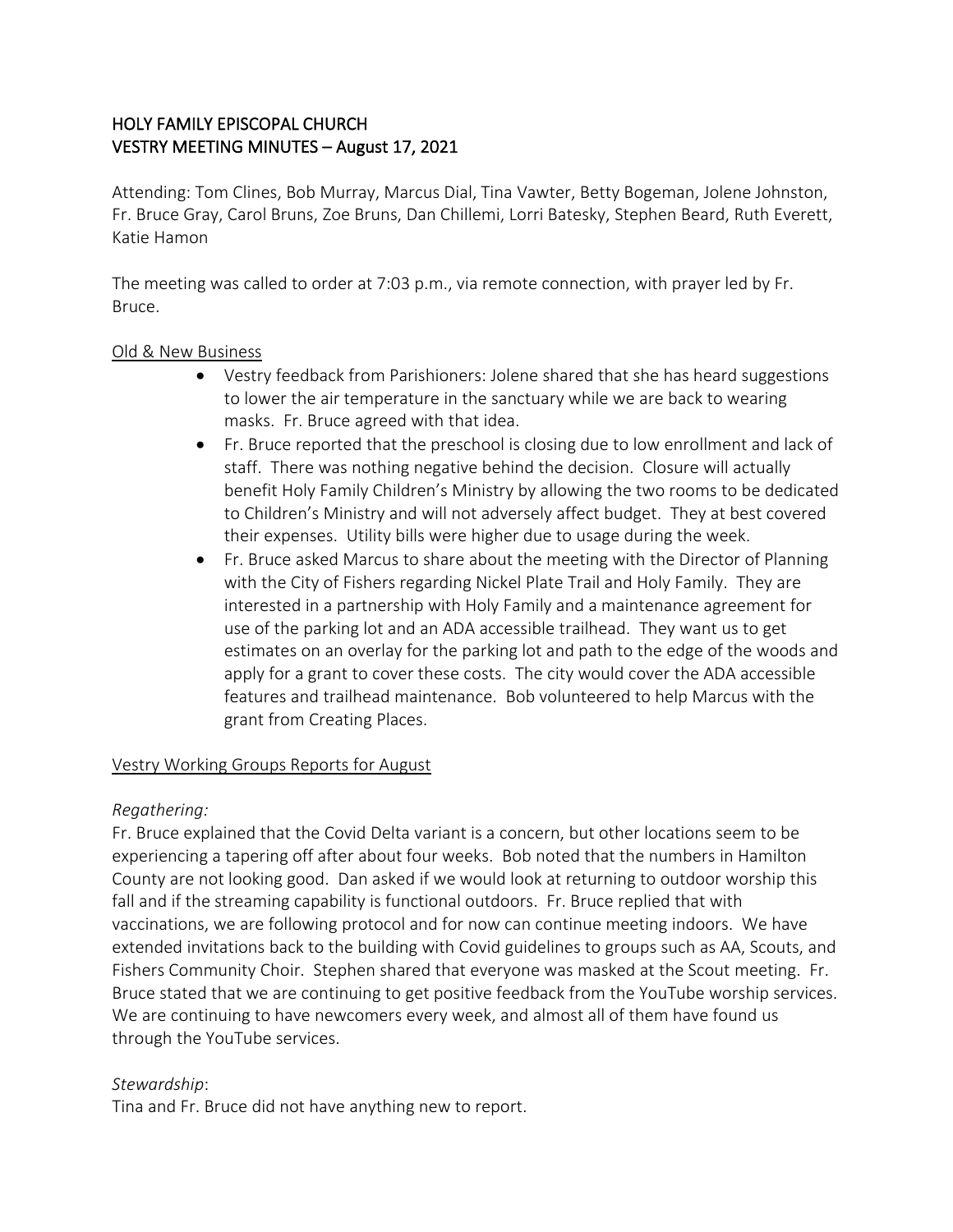### *Evangelism*:

Bob shared that the next meeting is Sept. 15 at 7:00, and there is room for more participants to join. He will send Vestry members the "Invite, Welcome, Connect" evangelism plan for Holy Family, which will begin this fall.

## *Building & Grounds*:

Marcus shared a photo of the Little Library with the addition of a steeple. It will be ready in September to install in the ground. He asked for feedback about where to place it. He proposed along Fishers Pointe Blvd. where lots of walkers and joggers pass by. Jolene agreed since there are two benches there, so it seems to be a good location. Marcus also gave an update about the new playground. We are getting the install fees for about 25% of what they normally would be. We will need 6-8 volunteers to help with installation on Sept. 25. The old playground needs to be removed beforehand. Dan volunteered to help Marcus with taking it apart.

## *Christian Formation:*

Ruth noted that Children's Sunday programing returns September 12. Jolene is trying to get more teachers and volunteers, and they will again need to be flexible depending on what happens with Covid.

## *Worship*:

Fr. Bruce shared that the new carpet has been installed. After some time has passed for settling, the installer will come check it. Lorri reported that the sanctuary light repairs have been completed. A friend of hers helped find refurbished parts which saved us money, along with the fact that Lorri did some of the work herself.

## *Missional Outreach*:

Lorri reported that our relationship with Fishers Elementary School has restarted. Cathy Gray had suggested that the Daughters of the King could reach out to teachers to provide practical support in order to foster a more personal connection. A meeting with Fishers Elementary will be set up soon. Tina asked about background checks. Fr. Bruce seemed to think it may be more working with teachers, but we will have to see. He also mentioned the possibility of having classes come over to use the outdoor space and trail since it is only a two-block walk from the school to the church.

## *Racial Reconciliation*:

Bob shared that the committee met last week to finalize plans for the Holy Family Racial Reconciliation educational plan for 2020-21 program year. This fall, Adult Forum will feature a discussion of Episcopal Saints who have devoted their lives to civil rights. After Epiphany, we will offer a movie series in which people can stream popular movies dealing with justice issues and then meet with fellow parishioners to discuss.

## *Finance & Budget:*